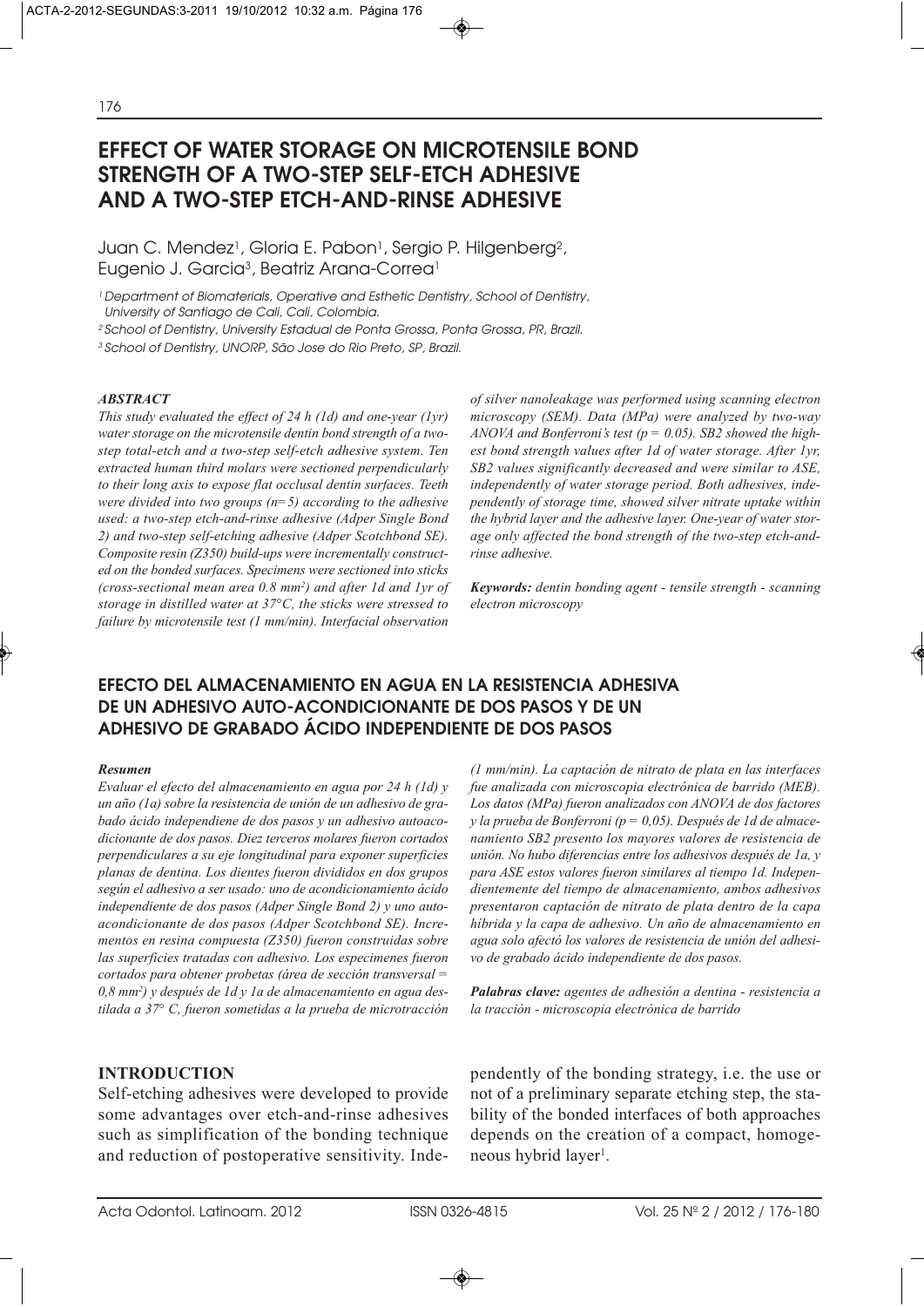Even though most current adhesives systems have shown excellent immediate bond strength values, they do not have the same behavior in long-term studies2. Several factors are involved in the reduction of the longevity of bonded interfaces, such as occlusal chewing forces, temperature, acid challenges, enzymes and microorganisms<sup>3</sup>. Water degradation may occur due to collagen or polymer hydrolysis. The former is commonly related to total-etch systems due to the poor resin infiltrated zone with naked collagen fibrils that are highly susceptible to hydrolysis. The latter was observed in both total-etch and self-etch adhesive systems and depends on factors such as the composition of the adhesive systems<sup>2</sup>.

Microtensile test and aging by storage in water are two *in vitro* methodologies that provide important information about resin-tooth interface degradation after long storage periods. Therefore, the purpose of this study was to evaluate the effect of 24 h and one year of water storage on the µTBS using a twostep etch-and- rinse system as well as a two-step self-etching system. The null hypothesis tested is that no significant difference will be detected among the different bonding strategies in the oneday and one-year water storage period.

# **MATERIAL AND METHODS**

### **Tooth Preparation**

After approval of the Committee of Ethics in Research from the University of Santiago de Cali, ten intact, non-carious, non-restored, human third molars cleaned of gross debris were selected for this study. They were previously disinfected in 0.5% chloramine, stored in distilled water and used within six months after extraction. Flat coronal dentin surfaces were obtained by sectioning the occlusal enamel of all teeth with a diamond disc under water cooling (Isomet 1000, Buehler, Lake Bluff, IL, USA). The exposed dentin surfaces were further polished on wet # 600-grit silicon-carbide paper for 60 s to standardize the smear layer and randomly assigned to two groups (n=5) according to the adhesive system (Table 1): a two-step etch-and-rinse adhesive (Single Bond 2 [SB2], 3M ESPE, St. Paul, MN, USA) and a two-step self-etching adhesive (Adper

# **Restorative Procedure**

Adhesives were applied following manufacturer's instructions. Composite build-ups were made with three incremental layers (2 mm) of resin (Z350, 3M ESPE, St. Paul, MN, USA). Each layer of resin composite was light-activated for 40 s with a quartztungsten halogen-light unit set at 500 mW/cm2 (Optilux 501, Kerr Corporation, Orange, CA, USA).

SE Plus [ASE],3M ESPE, St. Paul, MN, USA).

# **Microtensile test**

After storage in distilled water for 24 h at 37 ºC each tooth was sectioned into sticks with a cross-sectional area of approximately 0.8 mm2 using a diamond disc under water cooling (Isomet 1000, Buehler, Lake Bluff, IL, USA). Specimens (25-30 per tooth) were randomly divided in two groups and subjected to microtensile bond strength test after 24 h (1d) or 1 year (1yr) of storage in distilled water at 37 ºC. The remaining dentin thickness of specimens was not considered.

The number of premature debonded sticks (D) per tooth during specimen preparation was recorded. The cross-sectional area of each stick was measured with the digital caliper (Absolute Digimatic, Mitutoyo, Tokyo, TYO, JAP) to the nearest 0.01 mm for calculation of the bond strength values (BS). Each

| Table 1: Composition (batch number) of materials used in this study.                                                                                                                            |                                                                                                                                                                                                 |  |  |  |  |
|-------------------------------------------------------------------------------------------------------------------------------------------------------------------------------------------------|-------------------------------------------------------------------------------------------------------------------------------------------------------------------------------------------------|--|--|--|--|
| <b>Materials</b>                                                                                                                                                                                | <b>Composition (Batch Number)</b>                                                                                                                                                               |  |  |  |  |
| ScotchbondTM Etchant gel                                                                                                                                                                        | Water 55–65%, phosphoric acid 30–40% and synthetic amorphous silica 5–10%. (TS20)                                                                                                               |  |  |  |  |
| Adper Single Bond 2                                                                                                                                                                             | Adhesive: dimethacrylates, HEMA, polyalkenoid acid copolymer, 5 nm silane treated<br>colloidal silica, ethanol, water, photoinitiator. (7NK)                                                    |  |  |  |  |
| Adper Scotchbond SE                                                                                                                                                                             | Liquid A: water, HEMA, surfactant, pink colorant. (8AP)<br>Liquid B: UDMA, TEGDMA, TMPTMA, HEMA phosphates, MHP, bonded zirconia nanofiller,<br>initiator system based on camphorquinone. (8AP) |  |  |  |  |
| Filtek Z350                                                                                                                                                                                     | Bis-GMA, TEGDMA, UDMA, Bis-EMA Nanosilica fillers, Zirconia/silica nanoclusters.<br>(N135069)                                                                                                   |  |  |  |  |
| HEMA = 2-hydroxyethyl methacrylate; UDMA = urethane dimethacrylate; TEGDMA = triethylene glycol dimethacrylate;<br>$TMDTMA = trimathuloloronana trimathoquleta: MHD = mathoquulated phoophotoo$ |                                                                                                                                                                                                 |  |  |  |  |

TMPTMA = trimethylolpropane trimethacrylate; MHP = methacrylated phosphates.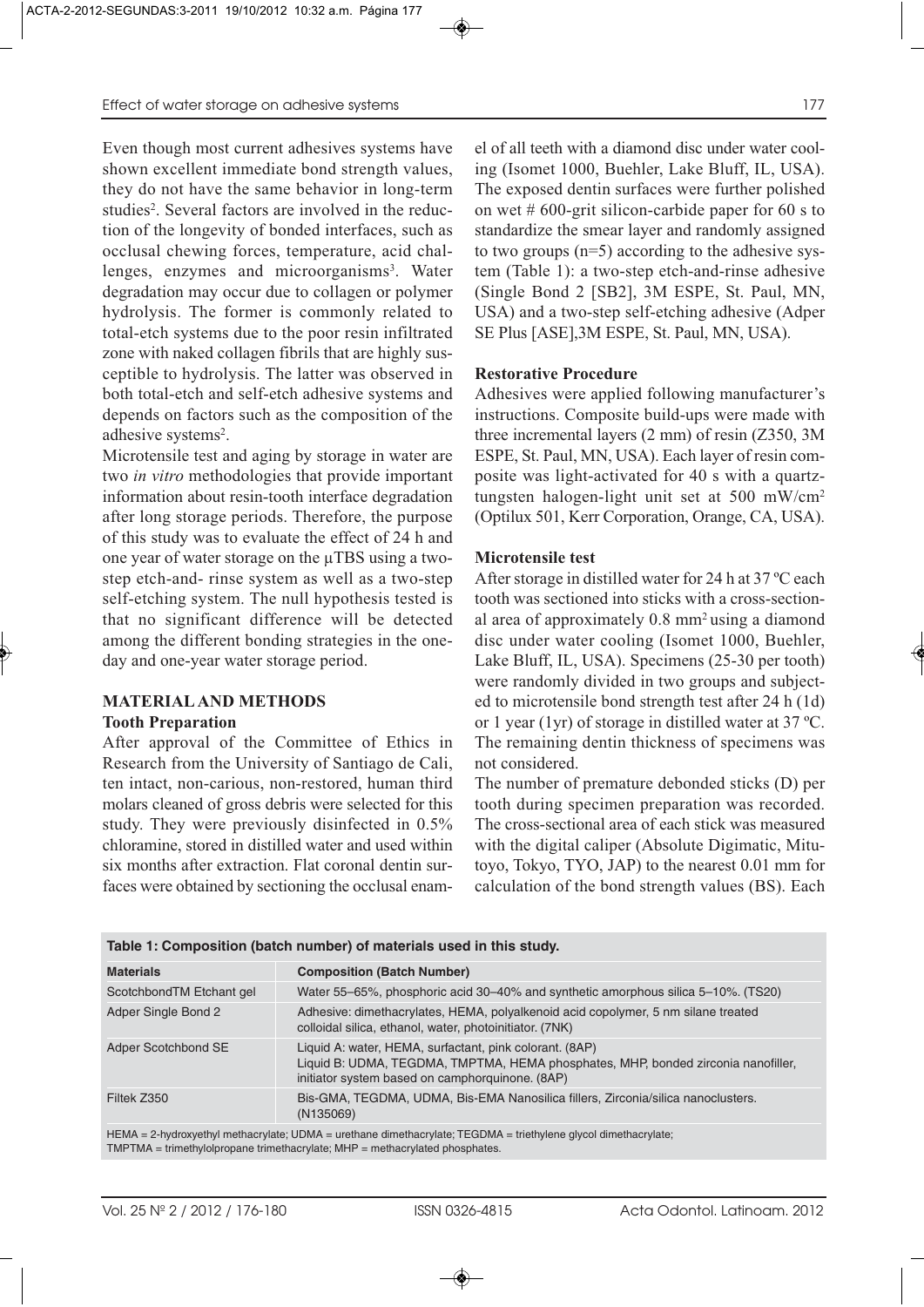bonded stick was attached to a device for microtensile testing with cyanoacrylate glue and stressed to failure in a universal testing machine (Model 5565, Instron Corp., Canton, MA, USA) at a crosshead speed of 1 mm/min. The failure modes were evaluated at 400X (HMV-2, Shimadzu; Tokyo, JAP) and classified as cohesive ([C] failure exclusive within dentin or resin composite, adhesive ([A] failure at resin/dentin interface), or adhesive/mixed ([A/M] failure at resin/dentin interface that included cohesive failure of the neighboring substrates).

| Table 2: Mean bond strength (MPa) and standard- |  |  |
|-------------------------------------------------|--|--|
| deviation for each experimental condition.      |  |  |

| Storage time | <b>Adhesive system</b>        |                             |  |  |  |
|--------------|-------------------------------|-----------------------------|--|--|--|
|              | SB <sub>2</sub>               | ASE                         |  |  |  |
| 1d           | $38.22 \pm 3.90$ <sup>a</sup> | $31.22 \pm 4.85^{\text{b}}$ |  |  |  |
| 1yr          | $30.90 \pm 3.12^{\text{b}}$   | $30.95 \pm 2.22^{\circ}$    |  |  |  |

\* Different letters indicate statistically significant difference between groups ( $p < 0.05$ )

### **Table 3: Number of specimens (percentage %) according to the fracture pattern\* or pre-test failures (PTF) for each experimental condition.**

|                 | <b>Adhesive Storage time</b> | AM                                    | <b>CD</b>               | <b>CR</b>          | <b>PTF</b> |
|-----------------|------------------------------|---------------------------------------|-------------------------|--------------------|------------|
| SB <sub>2</sub> | 1d                           | 65 (92.85)                            | 0(0)                    | 0(0)               | 5(7.15)    |
|                 | 1yr                          | 54 (80.59) 2 (2.98) 6 (8.95) 5 (7.46) |                         |                    |            |
| <b>ASE</b>      | 1 <sub>d</sub>               | 62 (91.17)                            | 0(0)                    | $2(2.94)$ 4 (5.88) |            |
|                 | 1yr                          | 53 (82.81)                            | 1(1.56) 8(12.5) 2(3.12) |                    |            |

\*AM: adhesive/mixed fracture mode; CD: cohesive fracture in dentin; CR: cohesive fracture in resin.



*Fig. 1: Representative scanning electron micrographs (1200x) of SB2 (a and b) and ASE (c and d) after 1d (a and c) and 1y (b and d) of water storage. Both adhesives showed silver nitrate uptake within the hybrid layer (white arrow) and "water-tree like" formations in the adhesive layer (asterisk). (Bar = 10 µm) (Co= composite resin; AL= adhesive layer; HL= hybrid layer; De= dentin).* 

# **Scanning electron microscopy for silver nitrate leakage evaluation**

For scanning electron microscopy (SEM) analysis of the interface leakage two bonded sticks of each tooth were randomly selected and immersed in ammoniacal silver nitrate solution for 24 h. The silver-stained sticks were rinsed thoroughly in distilled water and placed in photodeveloping solution for 8 h under a fluorescent light to reduce the diamine silver ions into metallic silver grains within potential voids along the bonded interfaces.Then, stained sticks were embedded in epoxy resin (Epon-Thin™, Buheler Ltd., Illinois, USA) and polished to high gloss with SiC papers and diamond pastes of decreasing abrasiveness (Metadi II®, Buehler Ltd, Lake Bluff, IL, USA) using polish cloths. After sonication in distilled water for 5 min they were mounted on aluminum stubs, then carbon coated (BAL-TEC SCD 050 Sputter Coater, Balzers, Liechtenstein) and observed by SEM (SS 440, LEO Electron Microscopy Ltd; Cambridge, UK).

# **Statistical analysis**

Microtensile bond strength values were analyzed by two-way ANOVA, with the adhesive system and storage time as main factors. Bonferroni test for multiple comparisons was used when the *F*-factor was significant ( $\alpha = 0.05$ ). Representative SEM images at the resin–dentin interfaces were only evaluated qualitatively.

# **RESULTS**

# *Microtensile bond strength*

After one day of water storage, SB2 showed the highest bond strength values  $(38.22\pm3.90)$  $(p < 0.05)$ . However, after one year, SB2 mean  $(30.90\pm3.12)$  showed a statistically significant decrease  $(p < 0.05)$  and was statistically similar  $(p<sub>0.05</sub>)$  $> 0.05$ ) to ASE after 1d (31.22 $\pm$ 4.85) and 1yr (30.95±2.22) of water storage. ASE mean was not affected by water storage ( $p > 0.05$ ) (Table 2). The overall failure modes of this study are depicted in Table 3, showing that the majority of failures were adhesive. The number of pre-testing failures was similar among groups.

# *Scanning electron microscopy*

The resin-dentin interfaces of all groups are shown in Fig. 1. Hybrid layer and resin tag formation were observed for both adhesives. Silver uptake within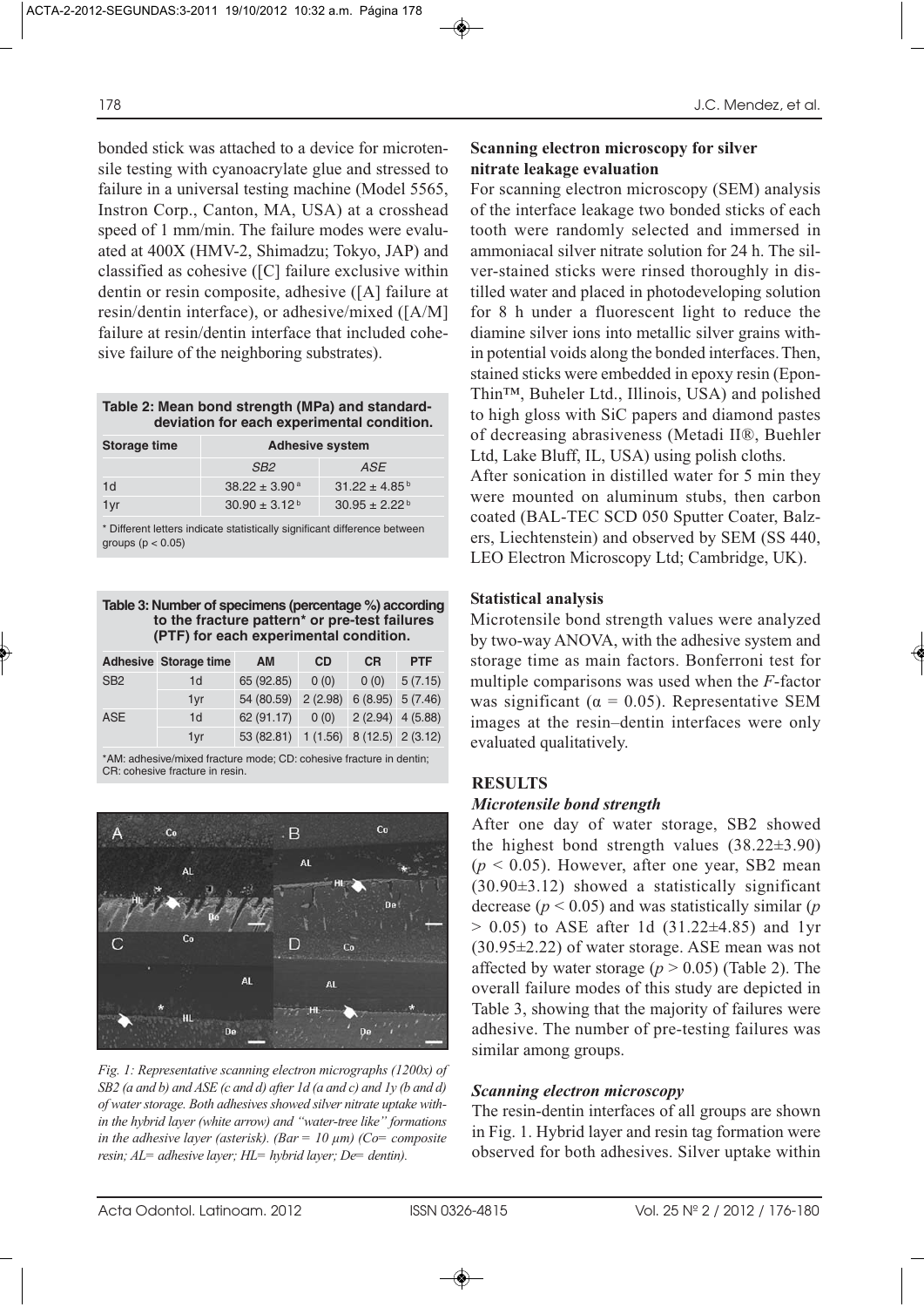the hybrid layer and water tree formation within adhesive layer were observed for both adhesives independently of water storage period.

# **DISCUSSION**

Although clinical studies are preferred for predicting the behavior of adhesive systems, *in vitro* studies can provide results more quickly and inexpensively<sup>4</sup>.

One year of water storage did not affect the bond strength of ASE. Although it has two bottles, it only reacts with dental surfaces once both liquids, A and B, are mixed into cavities. Hydrophilic and hydrophobic components are separated to avoid phase separation and premature degradation in the bottle<sup>5</sup>. The high water content of liquid A (80-90%) is necessary for ionization of the acidic functional monomers of liquid B, but had no deleterious effect on bond strength even after 1yr of water storage. Hydrolysis of unprotected collagen is unexpected since demineralization and monomer infiltration occurs at the same time and depth, resulting in the formation of a thin but uniform hybrid layer.

Our results disagree with those obtained by Sauro et al6. The lack of differences between 1d and 1y results could be explained because they used stored whole teeth, whereas our study used stored bonded sticks. As mentioned above, indirect water storage, i.e. storage of entire teeth, showed significantly better bond strength values than direct water storage because the surrounding enamel-resin bond warrants protection against degradation<sup>6-8</sup>. The bond strength values obtained in our study for ASE are almost three times greater than those obtained by Belli et al.9, who attributed this to the low capacity of ASE to dissolve the smear layer as consequence of the formation of an uneven layer of liquid A resulting in an inhomogeneous etching of the Class I cavities. As mentioned above, our study was performed on a flat surface that lacks angles facilitating the application of the adhesive 7 . A previous study showed that the decrease in bond strength of self-etch adhesives was material-dependant. A low pH value produces complete smear layer and smear plug dissolution, facilitating the contact between water and hybrid and adhesive layers<sup>10</sup>. The major content of more hydrophilic monomers increases water sorption and water entrapment, affecting adhesive polymerization and contributing to hydrolytic degradation<sup>7,11-13</sup>. The bond strength values of SB2 after 1d of storage were significantly higher than those of ASE. Nevertheless, one year of water storage produced a significant decrease in SB2. Our results are in agreement with the values obtained by previous studies $14,15$ . Simplified adhesives have more hydrophilic monomers that can lead to water sorption, decreasing the mechanical properties of the resin and making the polymer swell<sup>8,16</sup>. Another factor mentioned is the discrepancy between the depth of demineralized dentin and resin infiltration, which left unprotected collagen fibrils beneath the hybrid layer more prone to hydrolysis<sup>13</sup>. According to Osorio et al.<sup>7</sup>, when resin-dentin bonds are protected by surrounding resin-infiltrating enamel, no decrease in bond strength was observed for SB after one-year aging. Metalloproteinases (MMPs) are endogenous enzymes released from the dentin matrix once the conditioning step is performed and have been shown to participate in the degradation of the hybrid layer<sup>16</sup>. Phosphoric acid is a strong acid ( $pH = 0.03-0.05$ ) used as a conditioning step for SB2, and ASE reaches a pH of approximately 1.5 when liquids A and B are mixed. Both are sufficiently acidic to activate gelatinolytic and collagenolytic activity, but only phosphoric acid was also able to denature the MMP activity<sup>16</sup>. However, as shown by De Munck et al.<sup>17</sup>, this anticolagenolytic activity is not enough to prevent degradation for longer periods, even after the adhesives were modified with MMP inhibitors such as chlorhexidine (CHX). This agrees with the abovementioned results, poor monomer infiltration left unprotected collagen fibrils beneath hybrid layer that can be affected by hydrolytic or enzymatic activity18.

In contrast to phosphoric acid, the pH of ASE was insufficient to destroy the MMPs<sup>16</sup>. Previous studies have shown that modification of the primer of a two-step self-etching adhesive with an MMP inhibitor (chorhexidine) depends on the concentration of the inhibitor<sup>19,20</sup>. Nevertheless, our results suggested that demineralized collagen fibrils were not affected by ASE because most of them were covered by resin and thus protected from enzymatic and hydrolytic action. Longer periods of water storage are also suggested for a better understanding of the behavior of the current dental adhesives.

# **CONCLUSION**

One year of water storage promoted a decrease in bond strength of the two-step etch-and-rinse adhesive system.